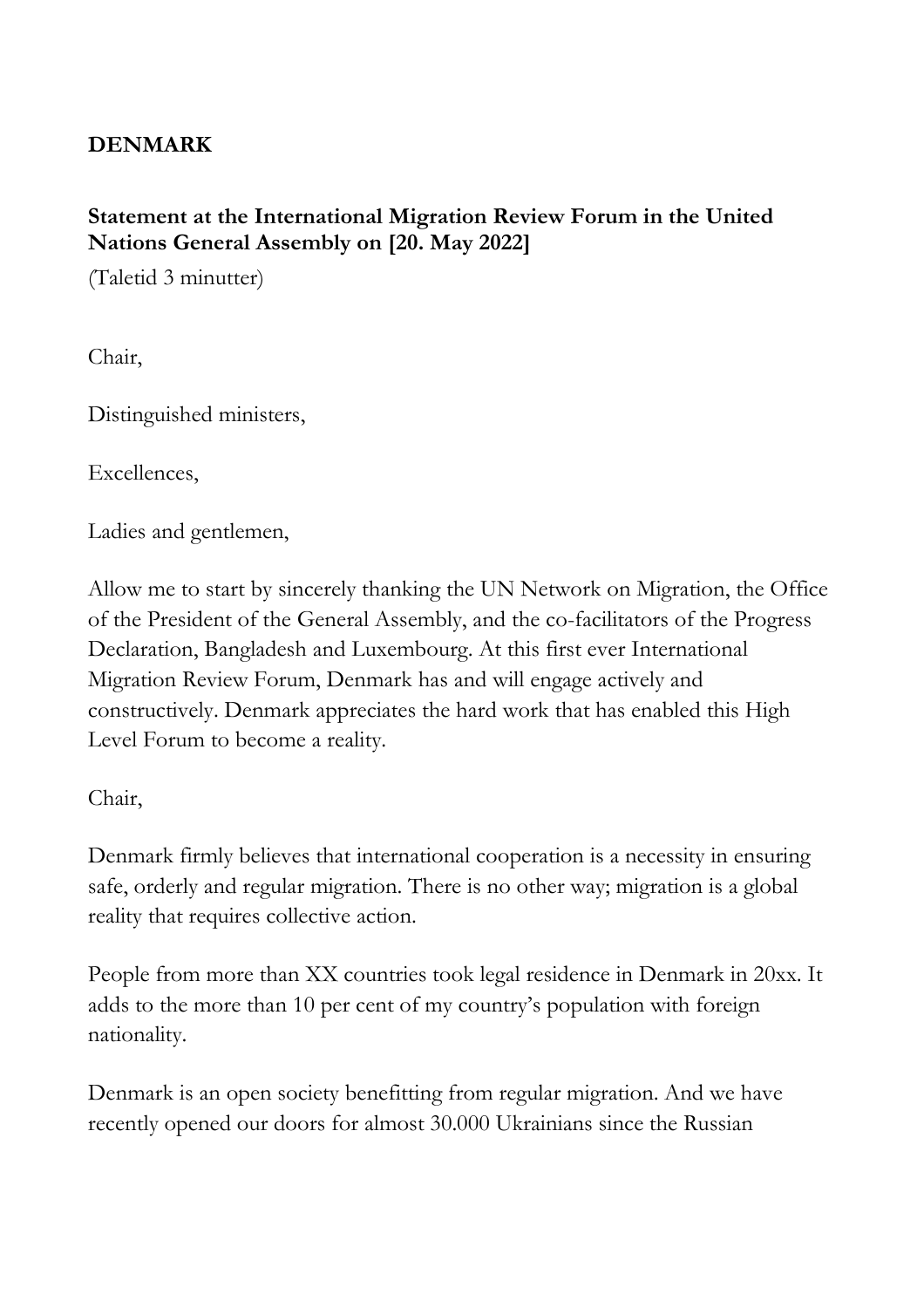invasion. We condemn in the strongest terms the aggression by the Russian Federation against Ukraine in violation of the UN Charter.

We are doing our utmost to make migration beneficial to both the migrants and society.

The GCM and the IMRF is a unique platform to promote safe, orderly and regular migration, and to improve the migration governance along migratory routes, not least when it comes to preventing irregular migration.

Chair,

Migration, including irregular migration continues to be on the rise. Climate change; increasing inequality and instability; food insecurity; and socio-economic challenges worsened by COVID-19 are among the factors that will increase movement in the future.

All migrants must be treated fairly and well. In all countries. And in full respect of their human rights.

But irregular migration is not a human right.

Irregular migrants set out on dangerous and sometimes deadly journeys facilitated by criminals – the smugglers and traffickers.

Only to waste years of their lives. In a limbo in Europe or elsewhere. With no legal right to stay. And with no future.

The Global Compact provides a clear and universal confirmation of all States' obligation to readmit their own nationals. We expect this commitment to be upheld. And we are ready to work closely with all countries of origin on sustainable reintegration of returnees.

Chair,